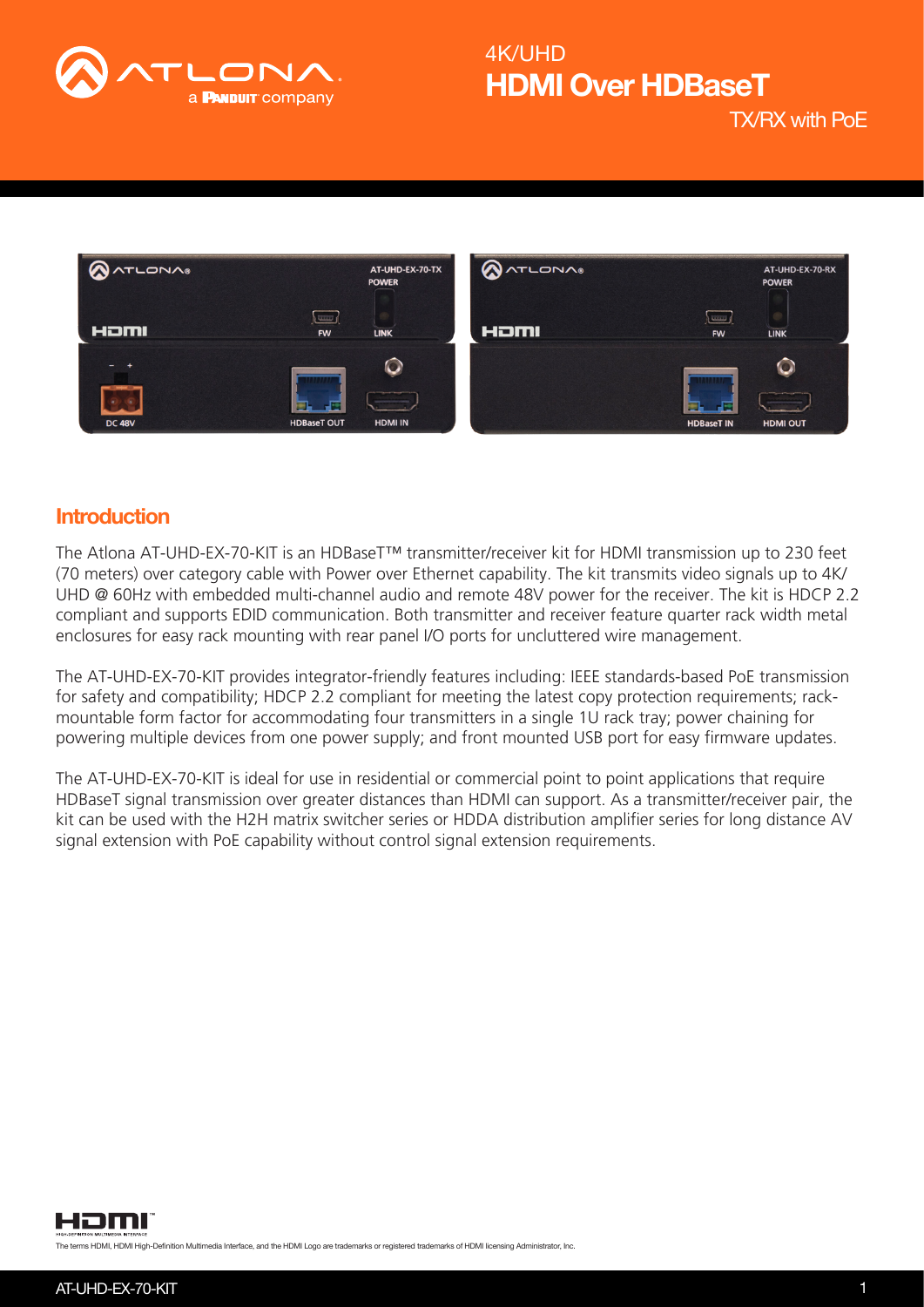

TX/RX with PoE

## Key Features

#### 4K/UHD capability

- Compatible with Ultra High Definition sources and displays.
- Full support of 4K/UHD streaming services and playback devices

#### HDCP 2.2 compliant

- Adheres to latest specification for High-bandwidth Digital Content Protection.
- Allows protected content stream to pass between authenticated devices.

#### Remote-powered receiver

- Industry standard IEEE 802.3af PoE for receiver is supplied by transmitter over HDBaseT.
- Saves time and integration costs.

#### Long distance HDMI extension

- Transmits HDMI signals up to 230 ft (70m) @ 1080P and 130 ft (40m) @ 4K/UHD using CAT6a/7 cable.
- Uses easy-to-integrate category cable for low-cost, reliable system installation.

#### AV and power over HDBaseT

- Delivers 4K/UHD video, audio, and power through a single cable.
- Eliminates multiple cable runs between source, control system, router, and display.

#### Multi-channel audio compliant

- Supports PCM, Dolby Digital, Dolby Digital Plus™, Dolby TrueHD, Dolby Atmos®, DTS Digital Surround™, DTS-HD Master Audio™, DTS:X™.
- Allows any multi-channel audio stream to be used within a professional audio system.

#### Field updatable firmware

- Front panel USB port provides an easy means for kit upgrades.
- Ensures long term system return on investment.

#### Front panel Power and Link status LEDs

- LED indicators provide power and HDBaseT link status information.
- Provides easy setup and troubleshooting.

#### Power chaining

- Included power supply provides ample power for up to three Atlona HDBaseT extenders.
- Four Atlona HDBaseT extenders can be powered using the optional AT-PS-483125-C power supply.
- Reduces clutter from multiple power supplies in equipment racks.

#### Award-winning 10 year limited product warranty

- Ensures long-term product reliability and performance in residential and commercial systems.
- Specify, purchase, and install with confidence.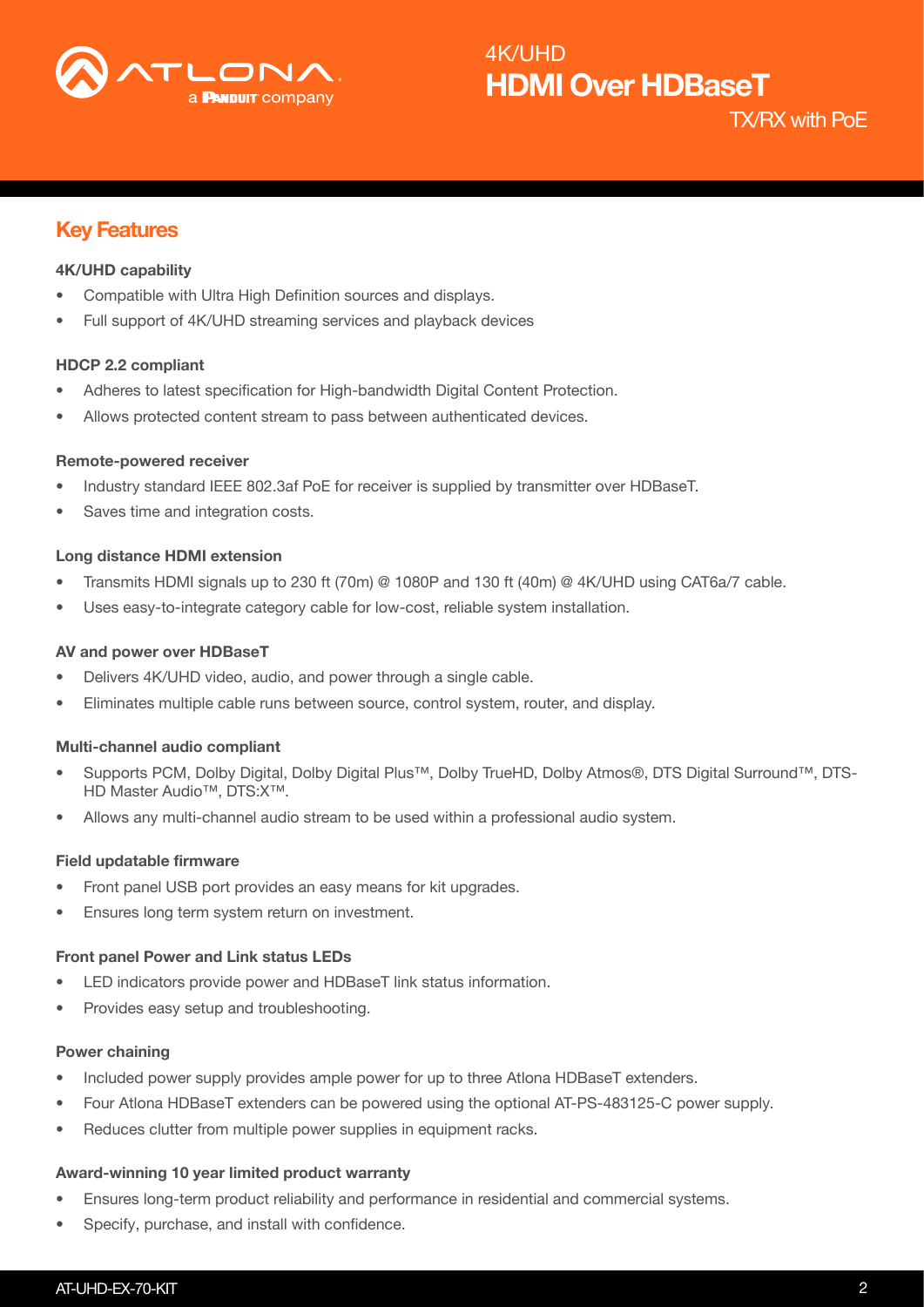

TX/RX with PoE

## **Specifications**

| Video                     |                                                                                                                                                                                                                         |                                                                                                                                                                                 |
|---------------------------|-------------------------------------------------------------------------------------------------------------------------------------------------------------------------------------------------------------------------|---------------------------------------------------------------------------------------------------------------------------------------------------------------------------------|
| <b>HDMI</b> Specification | HDMI 2.0 <sup>(1)</sup>                                                                                                                                                                                                 |                                                                                                                                                                                 |
| <b>HDCP</b>               | 1.4, 2.2                                                                                                                                                                                                                |                                                                                                                                                                                 |
| UHD/HD/SD                 | 4096x2160 (DCI) @ 24/25/30/60 <sup>(2)</sup> Hz<br>3840x2160 (UHD) @ 24/25/30/60 <sup>(2)</sup> Hz<br>1920x1080p @ 23.98/24/25/29.97/30/50<br>/59.94/60 Hz<br>1920x1080i @ 50/59.94/60 Hz<br>1280x720p @ 50/59.94/60 Hz | 720x576p @ 50 Hz<br>720x576i @ 50 Hz<br>720x480p @ 60 Hz<br>640x480p @ 60 Hz                                                                                                    |
| <b>VESA</b>               | 2560×2048 @ 60 Hz<br>2560×1600 @ 60 Hz<br>2048×1536 @ 60 Hz<br>1920×1200 @ 60 Hz<br>1680×1050 @ 60 Hz<br>1600×1200 @ 60 Hz<br>1600×900 @ 60 Hz<br>1440×900 @ 60 Hz<br>1400×1050 @ 60 Hz                                 | 1366×768 @ 60 Hz<br>1360×768 @ 60 Hz<br>1280×1024 @ 60 Hz<br>1280×800 @ 60 Hz<br>1280×768 @ 60 Hz<br>1152×768 @ 60 Hz<br>1024×768 @ 60 Hz<br>800×600 @ 60 Hz<br>640×480 @ 60 Hz |
| Color Space               | YCbCr, RGB                                                                                                                                                                                                              |                                                                                                                                                                                 |
| <b>Chroma Subsampling</b> | 4:4:4, 4:2:2, 4:2:0                                                                                                                                                                                                     |                                                                                                                                                                                 |
| Color Depth               | 8-bit, 10-bit, 12-bit                                                                                                                                                                                                   |                                                                                                                                                                                 |
| $HDR^{(3)}$               | 4K HDR10 @ 24Hz, 4:2:0 chroma subsampling, 10-bit color                                                                                                                                                                 |                                                                                                                                                                                 |

| <b>Audio</b>                |                                                                |                                                                                               |                                                                      |
|-----------------------------|----------------------------------------------------------------|-----------------------------------------------------------------------------------------------|----------------------------------------------------------------------|
| <b>Pass-Through Formats</b> | PCM 2Ch<br><b>LPCM 5.1</b><br><b>LPCM 7.1</b>                  | Dolby <sup>®</sup> Digital<br>Dolby Digital Plus™<br>Dolby TrueHD<br>Dolby Atmos <sup>®</sup> | DTS® Digital Surround™<br>DTS-HD Master Audio <sup>™</sup><br>DTS:X® |
| Sample Rate                 | 32 kHz, 44.1 kHz, 48 kHz, 88.2 kHz, 96 kHz, 176.4 kHz, 192 kHz |                                                                                               |                                                                      |
| <b>Bit Rate</b>             | 24 Mbits/s max                                                 |                                                                                               |                                                                      |

| <b>Connectors and Indicators</b> |                                   |
|----------------------------------|-----------------------------------|
| HDMI IN (TX)                     | 1 - Type A, 19-pin female         |
| HDMI OUT (RX)                    | 1 - Type A, 19-pin female         |
| <b>HDBaseT IN (RX)</b>           | 1-RJ45 (8P8C), 568-B termination  |
| <b>HDBaseT OUT (TX)</b>          | 1-RJ45 (8P8C), 568-B termination  |
| FW (TX/RX)                       | 1 - Mini USB Type-B, 5-pin female |
| $DC$ 48V $(TX)$                  | 1 - 2-pin captive screw           |
| <b>LED (TX/RX)</b>               | 1 - PWR, green                    |
|                                  | 1 - LINK, amber                   |

| <b>Resolution / Distance</b> | 4K/UHD - Feet | 4K/UHD - Meters | 1080p - Feet | 1080p - Meters |
|------------------------------|---------------|-----------------|--------------|----------------|
| CAT5e/6                      | 115           | 35              | 197          | 60             |
| CAT6a/7                      | 130           | 40              | 230          | 70             |
| HDMI IN/OUT                  | 15            |                 | 30           | 10             |